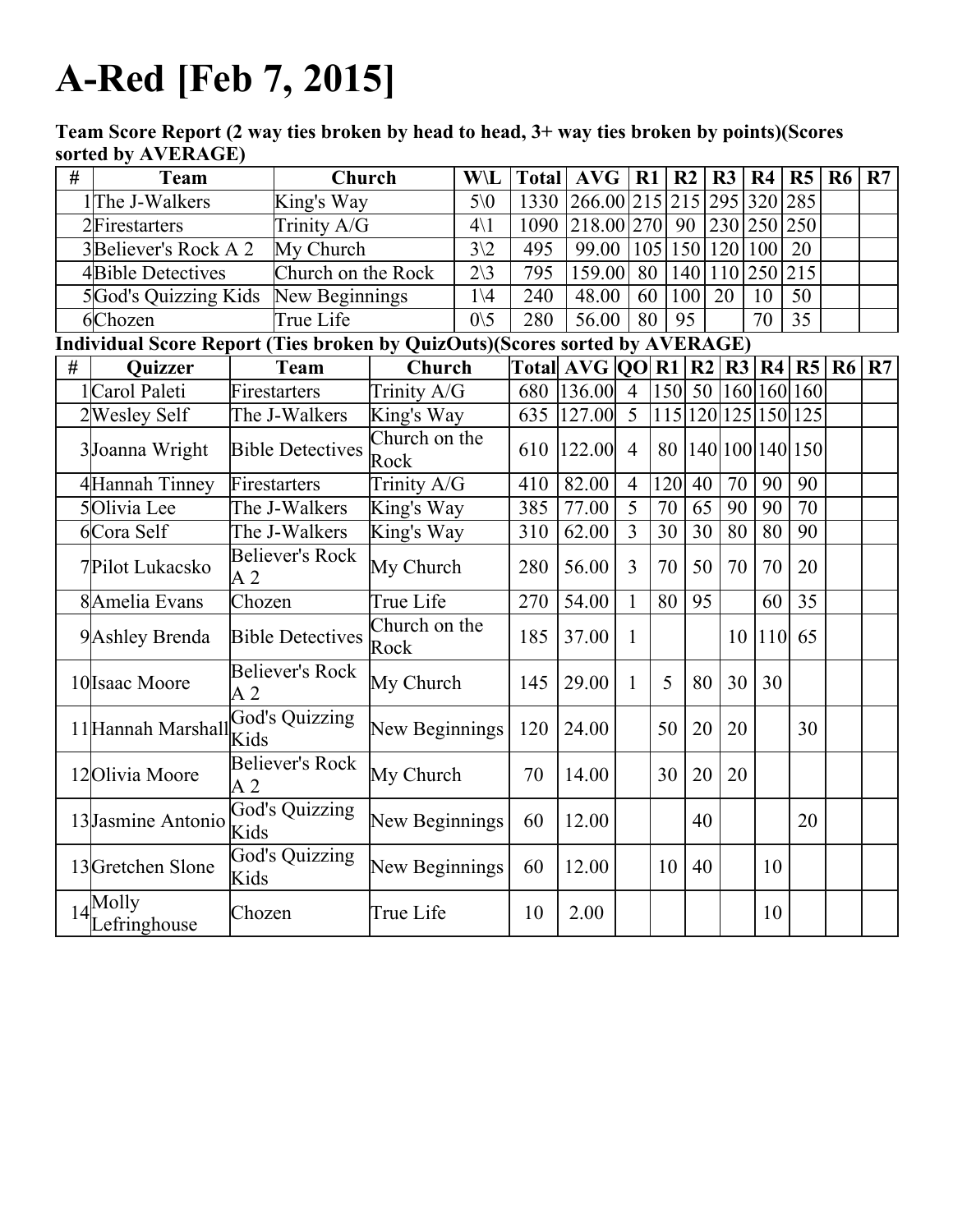## A-Green [Feb 7, 2015]

Team Score Report (2 way ties broken by head to head, 3+ way ties broken by points)(Scores sorted by AVERAGE)

| # | <b>Team</b>                                                                 |                                 | Church                          |                                    | <b>W\L</b>                     | <b>Total</b> | <b>AVG</b>                           |                | R1  | R <sub>2</sub> | R3      | R <sub>4</sub>  | R5            | R <sub>6</sub> | R7               |
|---|-----------------------------------------------------------------------------|---------------------------------|---------------------------------|------------------------------------|--------------------------------|--------------|--------------------------------------|----------------|-----|----------------|---------|-----------------|---------------|----------------|------------------|
|   | 1Lexington First                                                            |                                 | Lexington First                 |                                    | 60 <sub>0</sub>                | 1625         | 270.83 190 305 280 270 265 315       |                |     |                |         |                 |               |                | by               |
|   | 2 Word Warriors                                                             | Victory Christian<br>Fellowship |                                 |                                    | $5\backslash1$                 | 690          | $115.00 100 $ by                     |                |     |                | 140     | 25              | 155           | 90             | 180              |
|   | 3Consecrated Quizzers                                                       |                                 | Victory Christian<br>Fellowship |                                    | $4\sqrt{2}$<br>$2\backslash 4$ | 1175         | 195.83 250 240 250 250               |                |     |                |         |                 | by            | 15             | 170              |
|   | 4Believer's Rock A 3                                                        |                                 | My Church                       |                                    |                                | 495          | 82.50                                |                | 80  | 120            | by      | 140             | 20            | 65             | 70               |
|   | 5The JC Crew                                                                | King's Way                      |                                 |                                    | $2\backslash 4$                |              | 81.67                                |                | 65  | 10             | 80      | 35              | 85            | by             | $\overline{215}$ |
|   | <b>6Bible Hunters</b>                                                       |                                 | River of Life                   |                                    | $2\vee 4$                      | 350          | 58.33                                |                | 25  | 55             | 10      | by              | 70            | 95             | 95               |
|   | 7Believer's Rock A 1                                                        |                                 | My Church                       |                                    | 0/6                            | 125          | 20.83                                |                | by  | 20             | 10      | 25              | 20            | 40             | 10               |
|   | Individual Score Report (Ties broken by QuizOuts)(Scores sorted by AVERAGE) |                                 |                                 |                                    |                                |              |                                      |                |     |                |         |                 |               |                |                  |
| # | Quizzer                                                                     |                                 | Team                            | Church                             |                                |              | Total   AVG   QO   R1   R2   R3   R4 |                |     |                |         |                 |               | R5 R6          | R7               |
|   | 1 Abigail Reed                                                              | Quizzers                        | Consecrated                     | Victory<br>Christian               |                                | 795          | 132.50                               | 5              |     |                |         | 160 160 160 160 | by            | 15             | 140              |
|   |                                                                             |                                 |                                 | Fellowship                         |                                |              |                                      |                |     |                |         |                 |               |                |                  |
|   | 2 Paula Glaser                                                              |                                 | Lexington First                 | Lexington First                    |                                | 635          | 105.83                               | 3              | 30  |                | 135 110 | 75              |               | 135 150        | by               |
|   | 3Joseph Glaser                                                              |                                 | Lexington First                 | Lexington First                    |                                | 510          | 85.00                                | $\overline{5}$ | 30  | 80             |         | 100 115         | 100           | 85             | by               |
|   | Josiah<br>Laakkonen                                                         | Lexington First                 |                                 | Lexington First                    |                                | 460          | 76.67                                | 5              | 110 | 90             | 70      | 80              | 30            | 80             | by               |
|   | 5Emily Reed                                                                 | Consecrated<br>Quizzers         |                                 | Victory<br>Christian<br>Fellowship |                                | 380          | 63.33                                | $\overline{3}$ | 90  | 80             | 90      | 90              | by            |                | 30               |
|   | 6Sidney Hansen                                                              | <b>Word Warriors</b>            |                                 | Victory<br>Christian<br>Fellowship |                                | 375          | 62.50                                | $\overline{4}$ | 80  | by             | 70      | 15              | 85            | 55             | 70               |
|   | 7Trevor Hansen                                                              | <b>Word Warriors</b>            |                                 | Victory<br>Christian<br>Fellowship |                                | 315          | 52.50                                | $\mathbf{1}$   | 20  | by             | 70      | 10              | 70            | 35             | 110              |
|   | 8Eliana Lee                                                                 |                                 | The JC Crew                     | King's Way                         |                                | 275          | 45.83                                | $\overline{2}$ | 50  | 10             | 50      | 40              | 55            | by             | $\overline{70}$  |
|   | 9Emily Rhodus                                                               | A <sub>3</sub>                  | <b>Believer's Rock</b>          | My Church                          |                                | 270          | 45.00                                | $\mathbf{1}$   |     | 30 30          |         |                 | by $ 100 $ 20 | 40             | 50               |
|   | 10 Alivia O'Banion                                                          | A 3                             | <b>Believer's Rock</b>          | My Church                          |                                | 230          | 38.33                                | $\mathbf{1}$   | 50  | 90             | by      | 40              |               | 30             | 20               |
|   | 11 <sup>Maddison</sup><br>Williams                                          | <b>Bible Hunters</b>            |                                 | River of Life                      |                                | 200          | 33.33                                | $\mathbf{1}$   | 10  | (5)            |         | by              | 60            | 45             | 90               |
|   | 12Randal Purtell                                                            | The JC Crew                     |                                 | King's Way                         |                                | 120          | 20.00                                | $\mathbf{1}$   | 5   |                | 10      | (5)             |               | by             | <b>110</b>       |
|   | 13 Amontae Brown                                                            |                                 | <b>Bible Hunters</b>            | River of Life                      |                                | 120          | 20.00                                |                | 15  | 45             | 10      | by              | 10            | 40             |                  |
|   | 14 Keyirah Johnson                                                          | <b>Believer's Rock</b><br>A 1   |                                 | My Church                          |                                | 95           | 15.83                                |                | by  | 10             | 10      | 25              | 10            | 40             |                  |
|   | 15 Alathia Purtell                                                          |                                 | The JC Crew                     | King's Way                         |                                | 80           | 13.33                                |                | 10  |                |         |                 | 30            | by             | 40               |
|   | 16 Haley Williams                                                           | A 1                             | <b>Believer's Rock</b>          | My Church                          |                                | 20           | 3.33                                 |                | by  |                |         |                 | 10            |                | 10               |
|   | $16\overline{\text{Brayden}}$                                               |                                 | <b>Bible Hunters</b>            | River of Life                      |                                | 20           | 3.33                                 |                |     | 20             |         | by              |               |                |                  |